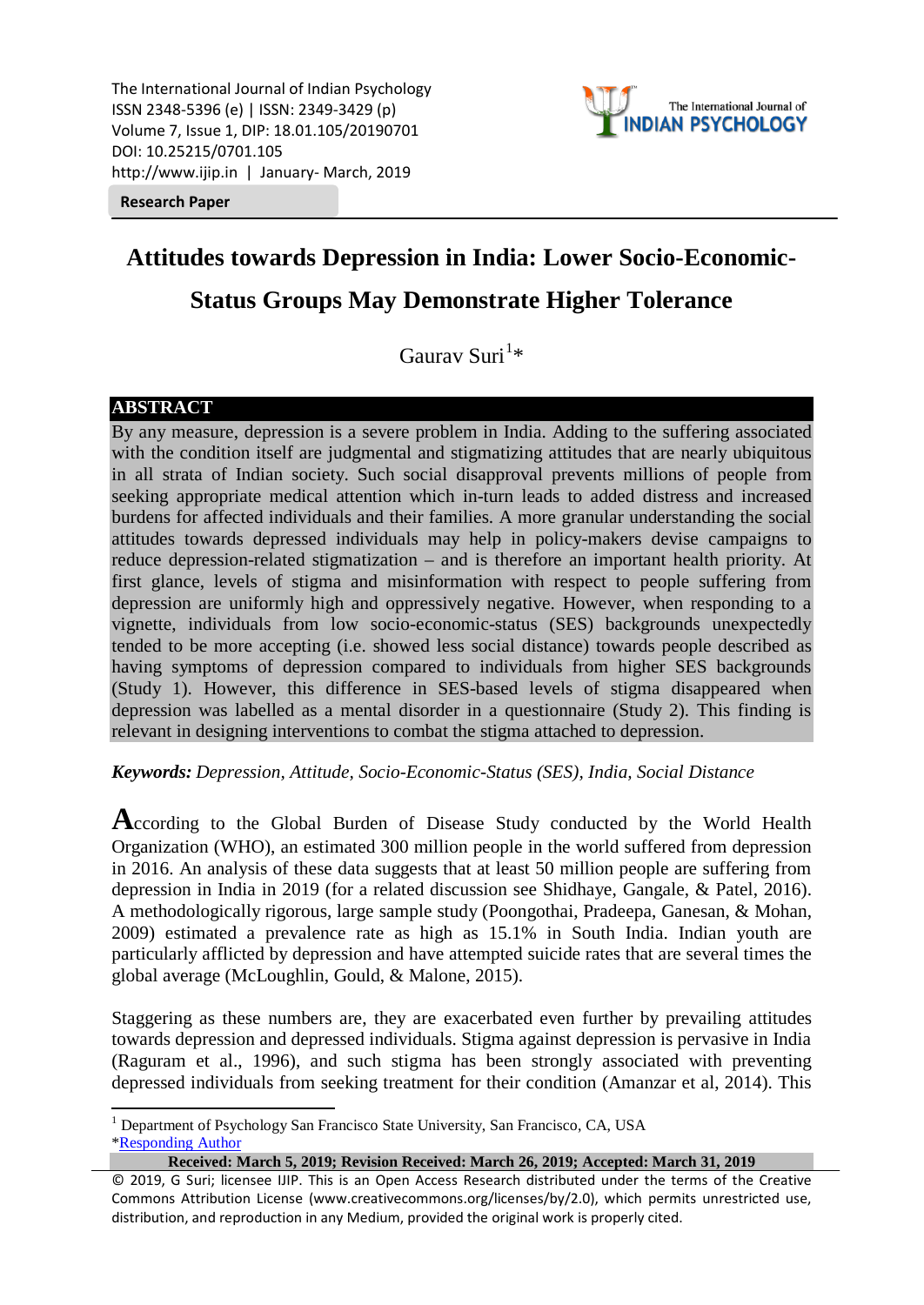lack of treatment places added stressors on those suffering from depression and their families (Moos, 1990).

Therefore, there is a critical need for interventions seeking to improve social attitudes towards depression. One pre-requisite for the development of such interventions is that there is a clear understanding of the up-stream drivers that contribute towards negative attitudes towards depression. In the present work, we sought to analyze the impact of socio-economic status (SES) on attitudes towards depression.

SES has been shown to exert a powerful influence on people's personal and social identities (Manstead, 2018). It has been shown to influence both the way people think and how they feel about their social environment and key aspects of their social behavior and attitudes. Given the strong existence of class structure and strong and deepening SES disparities in India (Dirks, 2011), it appeared possible that variables related to social and economic class had the potential to offer new insights into the attitudes towards people afflicted with depression.

There are two competing hypotheses that suggest different impacts of SES on attitudes towards depression. On the one hand, it is possible that lower literacy rates, more homogenous and smaller social circles, and chronic monetary pressures will cause lower SES individuals to have more negative attitudes towards depression compared to higher SES individuals. On the other hand, it is at least possible lower SES individuals will display *greater* empathy and understanding towards the people afflicted with the difficulties inherent in depression. This latter hypothesis has some support in research that suggests that lower SES individuals favor explanations of personal outcomes that are oriented to features of the external environment rather than dispositional or internal factors (Argyle, 1994). To the extent that they take in more contextual information when judging other people's conditions, lower SES individuals may exhibit greater empathy towards depressed individuals than their higher SES counterparts (Kraus, Côté, & Keltner, 2010).

The aim of the present work was to investigate these competing hypotheses. This required the selection of scales to measure SES in way that is appropriate for India, and for the selection of scales to appropriately measure attitudes towards individuals with depression. I next describe each of these measures.

# *Measuring SES*

Many researchers have relied on a handful of scales to measure SES. These include the fourfactor Hollingshead scale, Nakao and Treas scale, and the Blishen, Carroll, and Moore scale (Cirino et al., 2002). These scales were developed in the U.S. and Canada, and while they did emphasize measures related to income, wealth and education, they do not feature questions related to caste and were not customized to social participations and/or material possessions relevant to India.

SES scales that have been developed for India often tend to ask direct questions about income and wealth. These include the Kuppuswamy scale, and the B.G. Prasad socio-economic scale (Singh, Sharma, & Nagesh, 2017). In my experience it is difficult to get accurate responses related to economic measures. Respondents are often unwilling to discuss matters related to their wealth, or they provide inflated estimates of their household income and savings. The Udai Pareek scale does not collect information on income or savings (rather it asks about

© The International Journal of Indian Psychology, ISSN 2348-5396 (e)| ISSN: 2349-3429 (p) | 932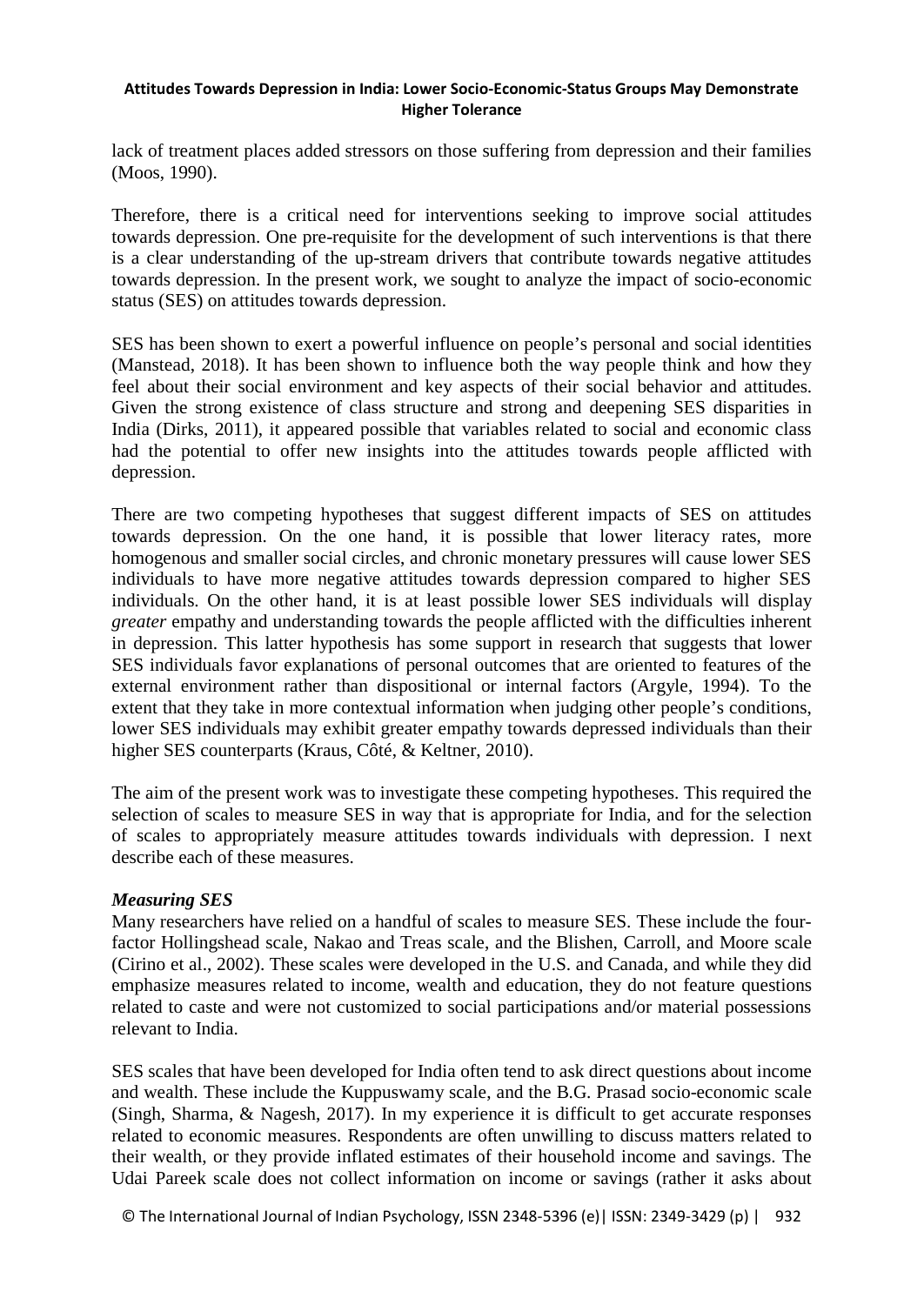material possessions more generally), so the data collected with the scale may be more valid for present purposes. This scale was revised for 2017 by Singh, Sharma, and Nagesh (2017) and was used – with modifications to include urban and semi-urban residents – in the present study. The items associated with this modified scale were as follows (the points for each item are shown in parenthesis):

- *Caste:* Schedule caste (1), Lower caste (2), Artisan caste (3), Agriculture caste (4), Prestige caste (5), Dominant caste (6).
- *Occupation:* None (0)**,** Laborer (1)**,** Caste occupation (2), Business (3)**,** Independent profession (4), Cultivation (5)**,** Service or Professional (6).
- *Education:* Illiterate (0)**,** Can read only (1), Can read and write (2), Primary (3)**,** Middle  $(4)$ , High school  $(5)$ , Graduate  $(6)$ , And above  $(7)$ .
- *Social participation:* None (0), Member of one organization (1), Member of more than one organization (2), Office holder in such an organization (3),Leadership position (4).
- *House:* No house (0), Hut (1), Kutcha house (2)**,** Mixed house (3), Pucca house (4)**,** Mansion  $(5)$ .
- *Material possessions:* None (0)**,** Bullock cart (1), Cycle (2), Radio (3)**,** Chairs (4)**,** Mobile phone (5), Television (6), Refrigerators (7), Car (8).

An individual's SES Score was simply the sum of the points he/she received which spanned from 1 (lowest) to 36 (highest).

# *Measuring Attitudes towards Depression*

There are at least two approaches to measuring depression: The first consists of presenting a vignette concerning a person suffering from depression and asking participants to indicate their attitude towards the person described in that disorder. This approach does not require the labeling of a particular mental disorder. The second approach identifies a mental disorder, labels it as 'depression', and proceeds to query participants on their attitudes towards depression – if and only if they are previously familiar with it. In this work, I used the first approach for Study 1 and the second approach for Study 2.

Following prior studies (Kermode et al., 2009), Study 1 used a case vignette describing a person who met DSM-V diagnostic criteria for major depressive disorder with the symptoms of depressive mood, markedly diminished interest, decrease in appetite, weight loss, insomnia and fatigue, feelings of worthlessness and guilt, diminished ability to concentrate, and recurrent suicidal ideation (American Psychiatric Association,2013). The vignette, adapted from Kermode et al. (2009), was as follows:

Meena is 30 years old, a married mother of two children. She was fine until 6 months ago, but then something changed. She started to feel tired all the time. She became disinterested in food and lost a lot of weight. She was frequently sad and would cry repeatedly. She often stayed awake at night, and was tired during the day. It became difficult for her to cook, clean, and take care of housework. Even her children did not make her happy. She told her sister that her life was worthless, as she had brought a lot of trouble to her family. She sometimes thought that it might be better to just end her life.

To measure attitudes towards depression, participants responded to a list of items measuring their social distance from the person depicted in the vignette. These included the following items (scored positively for affirmatives):

- 1. Having Meena as a neighbour would not irritate me
- © The International Journal of Indian Psychology, ISSN 2348-5396 (e)| ISSN: 2349-3429 (p) | 933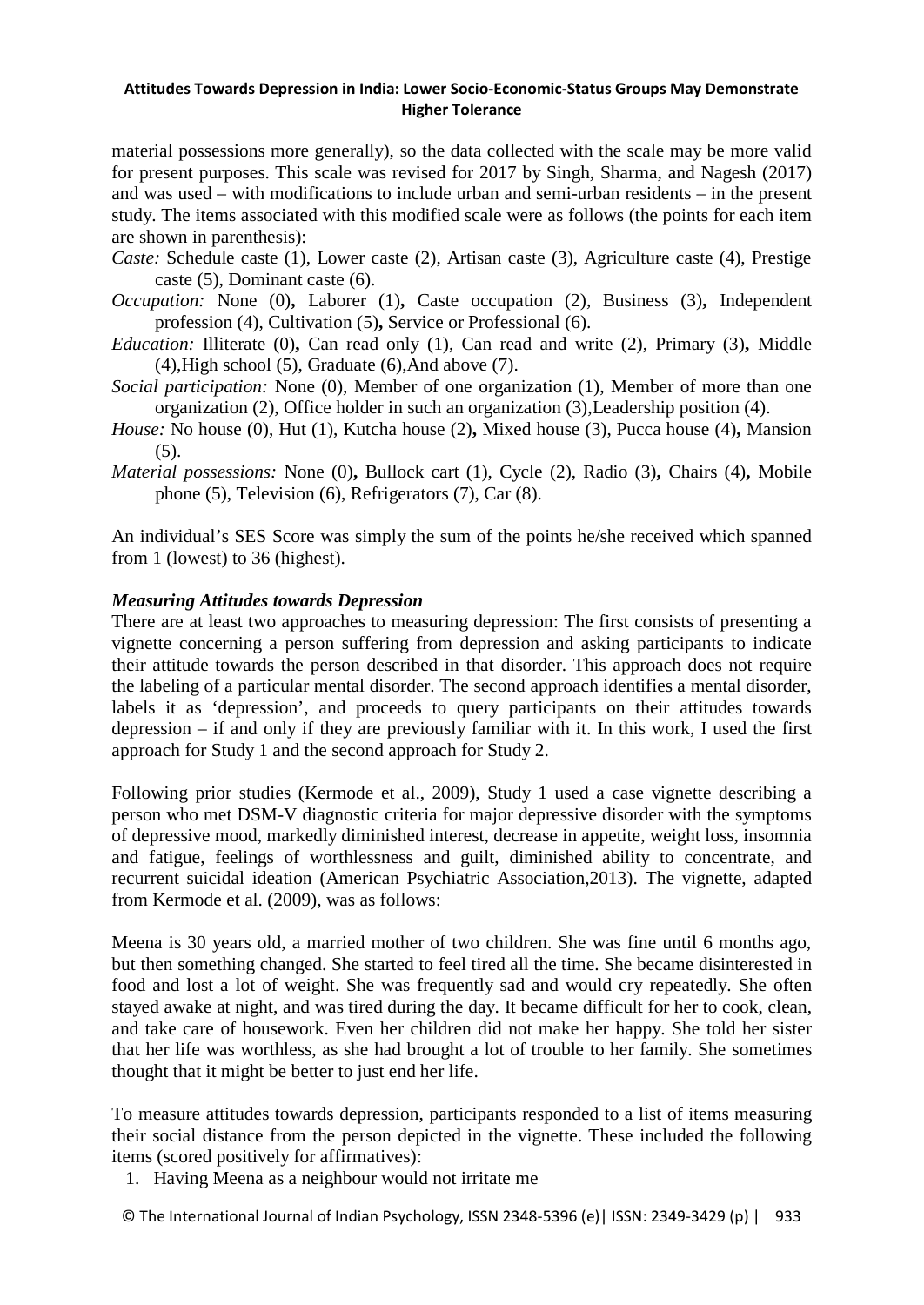- 2. Provided her family paid on time, I would rent my house to Meena
- 3. I can imagine socializing with Meena
- 4. I can imagine being friends with Meena
- 5. I can imagine a person like Meena marrying into my family

A second set of questions invited study participants to make causal attributions underlying the condition described in the vignette. These were as follows:

- 1. Meena's problems are a sign of personal weakness and she is to blame
- 2. Meena's problems are a sign of mental illness and/or bad luck and she is not to blame.

Importantly, these sets of questions did not seek to label the specific condition of depression. Rather their focus was to concretely describe the symptoms often associated with depression. It is known that the labeling of a disorder can powerfully contribute to stigma. Link and Phelan (2001) describe this process as follows:

In our conceptualization, stigma exists when the following interrelated components converge. In the first component, people distinguish and label human differences. In the second, dominant cultural beliefs link labeled persons to undesirable characteristics – to negative stereotypes. In the third, labeled persons are placed in distinct categories so as to accomplish some degree of separation of "us" from "them." In the fourth, labeled persons experience status loss and discrimination that lead to unequal outcomes. Stigmatization is entirely contingent on access to social, economic and political power that allows the identification of differentness, the construction of stereotypes, the separation of labeled persons into distinct categories and the full execution of disapproval, rejection, exclusion and discrimination. Thus we apply the term stigma when elements of labeling, stereotyping, separation, status loss and discrimination co-occur in a power situation that allows them to unfold (Link & Phelan, 2001, p. 367).

By avoiding labeling in Study 1 below, I sought to measure how people from different SES backgrounds are likely to respond to the symptoms of depression, rather than to its association as a mental disorder. In Study 2, I explicitly labeled the symptoms of depression as a mental disorder and collected mental attitudes towards the disorder from people – across SES groups – who were previously familiar with the mental disorder known as depression.

# *Study 1: Responses to Depression Vignette from Different SES groups*

The purpose of Study 1 was to determine whether differences in SES were associated with differences in attitudes towards the person described in the depression-related vignette above. *Participants:* This study was carried out with a representative sample of Inter-State bus terminuses in Delhi, UP and Haryana. Bus terminuses afford the opportunity to recruit participants from rural as well as urban backgrounds that often span the SES spectrum. The inclusion criteria for Study 1 were being over 18 years old and having physical and mental competence to answer the questions. Surveys were administered by trained male and female research associates who each approached perspective participants of the same gender. Participants were paid INR 20 for their time. The final sample consisted of 225 individuals (102 females).

*Procedure:* Selected participants were first presented with a vignette (shown above) that described person experiencing symptoms potentially attributable to major depressive disorder as defined in DSM 5. Questions related the vignettes invited responses on a 1-5 scale that

© The International Journal of Indian Psychology, ISSN 2348-5396 (e)| ISSN: 2349-3429 (p) | 934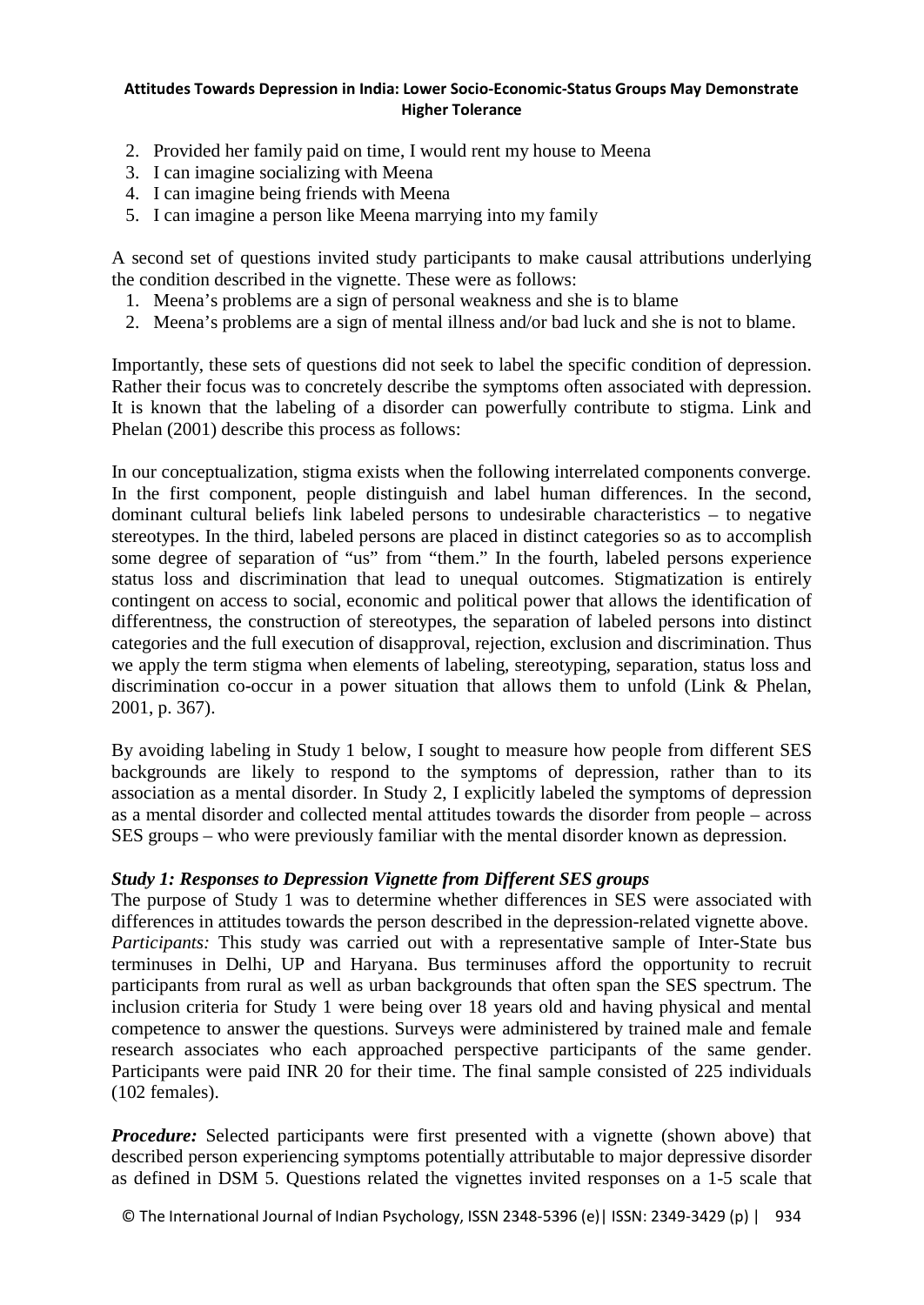ranged from 'Strongly Disagree', 'Disagree', 'Neither Disagree Nor Agree', 'Agree', and 'Strongly Agree'. The first set of questions featured items measuring social distance towards the person depicted in the vignette. The second set of questions involved two items querying whether the circumstances depicted in the vignette were the result of personal weakness (coded as '1') or the result of mental illness and/or bad luck (coded as '0'). After these vignette related questions, the modified Udai Pareek SES scale was administered.

The vignette, questions and response categories were translated into Hindi with support from a Hindi-speaking psychologist, and were back-translated to ensure equivalence of the items. The questionnaire was pilot-tested prior to its administration. Interviews were connected in Hindi and lasted approximately 10 minutes each.

*Results:* We recruited 225 individuals, 102 of whom were females. Their mean age was 27 (SD 9.4 years) with a range of 18 – 55 and an approximately normal distribution around the mean. The variation across genders was not statistically different. 85% of the sample was married, and 88% of the sample had an educational level equivalent to high school or below. Further SES details are shown in Table-1 below:

|  | Table -1: Social Distance Measures in Study 1 |  |  |  |  |
|--|-----------------------------------------------|--|--|--|--|
|--|-----------------------------------------------|--|--|--|--|

|                                                                                 | <b>Mean</b> | 95% CI    | Range   |
|---------------------------------------------------------------------------------|-------------|-----------|---------|
| Caste: Schedule caste (1), Lower caste (2), Artisan caste (3),                  |             | $\pm 0.8$ | $1-6$   |
| Agriculture caste $(4)$ , Prestige caste $(5)$ , Dominant caste $(6)$ .         |             |           |         |
| <i>Occupation:</i> None $(0)$ , Laborer $(1)$ , Caste occupation $(2)$ ,        | 3.7         | $\pm 1.4$ | $1-6$   |
| Business (3), Independent profession (4), Cultivation (5),                      |             |           |         |
| Service or Professional (6).                                                    |             |           |         |
| <i>Education:</i> Illiterate (0), Can read only (1), Can read and write         | 4.2         | $\pm 1.6$ | $0 - 7$ |
| $(2)$ , Primary $(3)$ , Middle $(4)$ , High school $(5)$ , Graduate $(6)$ , And |             |           |         |
| above $(7)$ .                                                                   |             |           |         |
| <i>Social participation:</i> None (0), Member of one organization               | 1.2         | $\pm 0.9$ | $0 - 4$ |
| $(1)$ , Member of more than one organization $(2)$ , Office holder in           |             |           |         |
| such an organization $(3)$ , Leadership position $(4)$ .                        |             |           |         |
| <i>House:</i> No house (0), Hut (1), Kutcha house (2), Mixed house              | 3.8         | $\pm 1.7$ | $1 - 4$ |
| $(3)$ , Pucca house $(4)$ , Mansion $(5)$ .                                     |             |           |         |
| <i>Material possessions:</i> None (0), Bullock cart (1), Cycle (2),             | 4.8         | $\pm 1.8$ | $2 - 8$ |
| Radio (3), Chairs (4), Mobile phone (5), Television (6),                        |             |           |         |
| Refrigerators (7), Car (8).                                                     |             |           |         |

The overall SES composite average was 20.9. The SES survey was presented *after* responses related to the vignette (described above) had been collected (it is presented prior in this section to illuminate the demographics of the participants in Study 1.

Social distance measures for the entire group across all SES conditions are shown in Table 2 (the 'agree' category includes the 'strongly agree' and the 'agree' responses from the questionnaire, and 'disagree' category includes the 'strongly disagree' and the 'agree' responses from the questionnaire). The differences from 100% in Table 2 indicate the number of people who indicated that they neither agreed with, not disagreed with the item in question.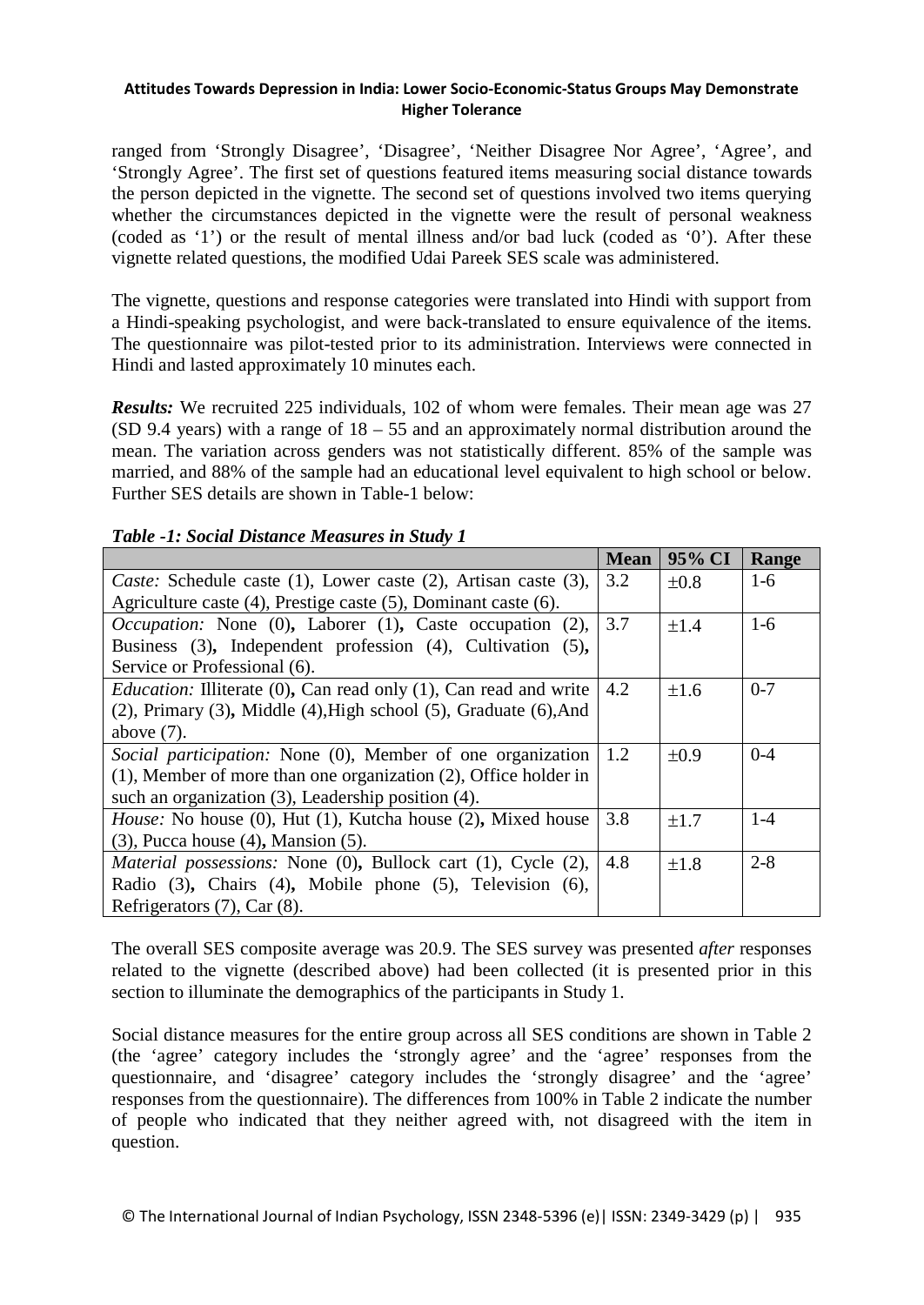|                                                         | Agree $(\% )$ | Disagree $(\% )$ |
|---------------------------------------------------------|---------------|------------------|
| Having Meena as a neighbour would not irritate me       | 77.2%         | 16.2%            |
| Provided her family paid on time, I would rent my house | 69.1%         | 24.1%            |
| to Meena                                                |               |                  |
| I can imagine socializing with Meena                    | 66.7%         | 22.4%            |
| I can imagine being close friends with Meena            | 44.1%         | 25.7%            |
| I can imagine a person like Meena marrying into my      | 22.7%         | 51.0%            |
| family                                                  |               |                  |

*Table -2: Social Distance Agree/Disagree Percentages in Study 1 (all respondents)*

Importantly, there was an unmistakable correlation ( $r = 0.28$ ,  $p < 0.01$ ) between SES scores (high scores corresponding to high status) and social distance (less affirmative scores in Table 2 correspond to higher social distance – and lower affiliation). Overall, higher SES people had higher social distance – and potentially felt higher levels of stigma for the person depicted in the vignette. On the other hand, lower SES people had less social distance – and potentially felt higher levels of affiliation with the person depicted in the vignette.

In addition, more people considered that the symptoms described in the vignette were a result of personal weakness (52.0%  $\pm$  19.1%), rather than mental illness or bad luck (44.8% $\pm$ 11.4%). Here too lower SES individuals tended to agree with causal attributions of bad luck/and or mental illness, whereas higher SES individuals tended to favor causal attributions related to personal weakness  $(r = 0.19, p < 0.01)$ .

# *Study 2: Responses to Depression Questionnaire from Different SES groups*

In Study 2 we sought to determine whether higher tolerance levels from low SES individuals would persist in situations when depression was labeled as a mental illness and was presented via abstract survey items rather than vignettes.

The recruitment process was similar to that used in Study 1. A total of 205 people (78 females) participated in Study 2 (mean age 29.3 years, SD 9.5 years). Unlike Study 1, participants were not paid for their involvement in Study 2, because the team's experience in Study 1 suggested that people waiting for their transportation at the inter-state bus terminus would participate in the study without requiring payment.

In Study 2, potential candidates were first asked whether they were familiar with a mental condition (not illness) called depression. People responding in the affirmative were invited to participate in the study. They first (verbally) responded to a questionnaire administered by an interviewer that measured their attitudes towards depression (i.e. the illness) and depressed people. They then completed the SES survey used in Study 1.

*Results:* The SES average composite score was 23.4 (compared to 20.9 in Study 1) suggesting that filtering for people previously familiar with depression resulted in a higher SES demographic. Participants' attitudes towards depression and depressed people was generally quite negative and is shown in Table 3. Each survey item was scored on three dimensions: 'Agree', 'Neither Agree nor Disagree' and 'Disagree' (the first and third dimensions are shown in Table 3, the remainder from 100% fell into the second dimension). The last 5 items on the depression attitude survey were generalized versions of the questions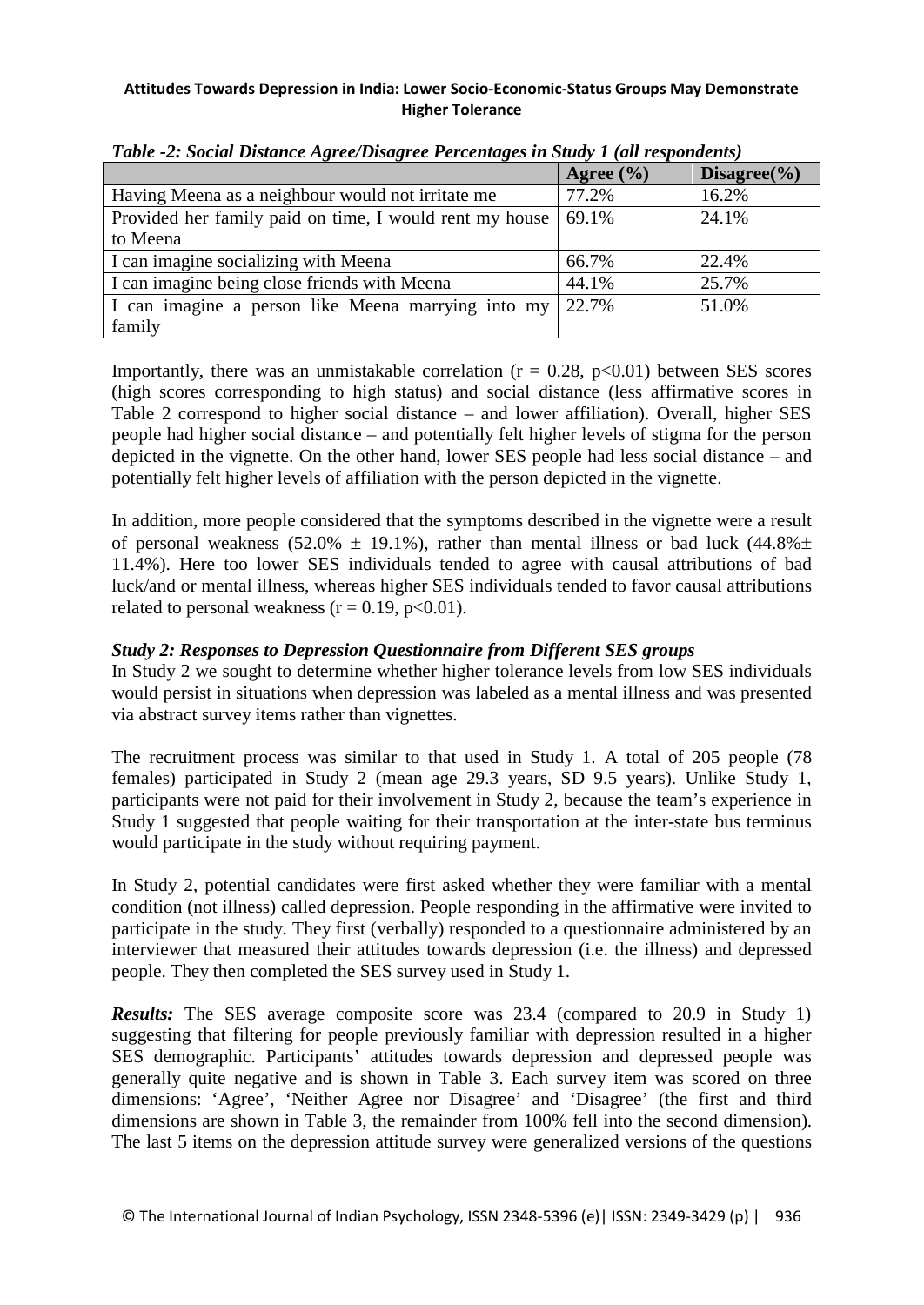asked with respect to the vignette. Notably the answers to these items appeared to be consistently more negative than those observed in Study 1.

|                                                                         | Agree %<br>$(\pm 95\%CI)$ | Disagree %<br>$(\pm 95\%CI)$ |
|-------------------------------------------------------------------------|---------------------------|------------------------------|
| People with depression should snap out of it                            | $38.2 \pm 11.1$           | 44.9±10.2                    |
| Depression is just personal weakness                                    | $81.9 \pm 18.3$           | $15.5 \pm 8.6$               |
| Depression is a punishment from God                                     | 78.3±11.4                 | $9.3 \pm 3.2$                |
| Depression is not a real illness                                        | $90.9 \pm 8.8$            | $4.1 \pm 0.9$                |
| People with depression are dangerous                                    | $32.4 \pm 9.2$            | $61.8 \pm 12.3$              |
| People with depression should be avoided                                | $47.1 \pm 9.8$            | $50.8{\pm}9.3$               |
| People with depression are unreliable                                   | $77.2 \pm 13.3$           | $11.2 \pm 7.3$               |
| Having a depressed person as a neighbour would not irritate me          | $65.7 \pm 11.9$           | $27.8 \pm 7.7$               |
| Provided timely payment, I would rent my house to a depressed<br>person | $40.0 \pm 7.1$            | $52.1 \pm 8.9$               |
| I can imagine socializing with a depressed person                       | $18.3 \pm 5.7$            | $50.9{\pm}9.7$               |
| I can imagine being close friends with a depressed person               | $8.3 \pm 3.1$             | $52.2 \pm 11.4$              |
| I can imagine a depressed person marrying into my family                | $~1\%$                    | $92.6 \pm 4.1$               |

*Table - 3: Attitudes towards Depression and Depressed People in Study 2*

The last 5 items on the depression attitude survey were generalized versions of the questions asked with respect to the vignette. Notably the answers to these items appeared to be consistently more negative than those observed in Study 1.

We coded the responses to the survey such that higher scores reflected greater social distance and stigma towards depression and depressed people. We then correlated scores with SES scores of all participants in Study 2. While a positive correlation was seen in Study 1, no such meaningful correlation was observed in Study 2 (r=0.03).

# *General Discussion*

Depression in India is a problem of staggering proportions. One of the overarching findings of Study 1 (vignette based) and Study 2 (survey based) in the present work is that people in India have negative views of depression and depressed people. For example, in Study 1, over half of the participants believed that the depression related symptoms described in a vignette were the result of personal weakness not mental illness. In Study 2, when people were explicitly asked about their attitudes towards depression, large majorities (80-90%) expressed the view that depression was not a real illness and that people suffering from depression had no one but themselves to blame. It is not difficult to imagine that such ubiquitous social disapproval prevents millions of people from seeking appropriate medical attention which inturn leads to added distress and increased burdens for affected individuals and their families. It is therefore critical for policy makers to develop a more granular understanding the social attitudes towards depressed individuals so that it is possible for them to design interventions that reduce negative attitudes towards depression.

One step towards developing such granular understanding may be illuminated by the present work which revealed that when responding to a vignette, individuals from low socioeconomic-status (SES) backgrounds unexpectedly tended to be more accepting (i.e. showed less social distance) towards people described as having symptoms of depression than individuals from higher SES backgrounds (Study 1). However, this difference in SES-based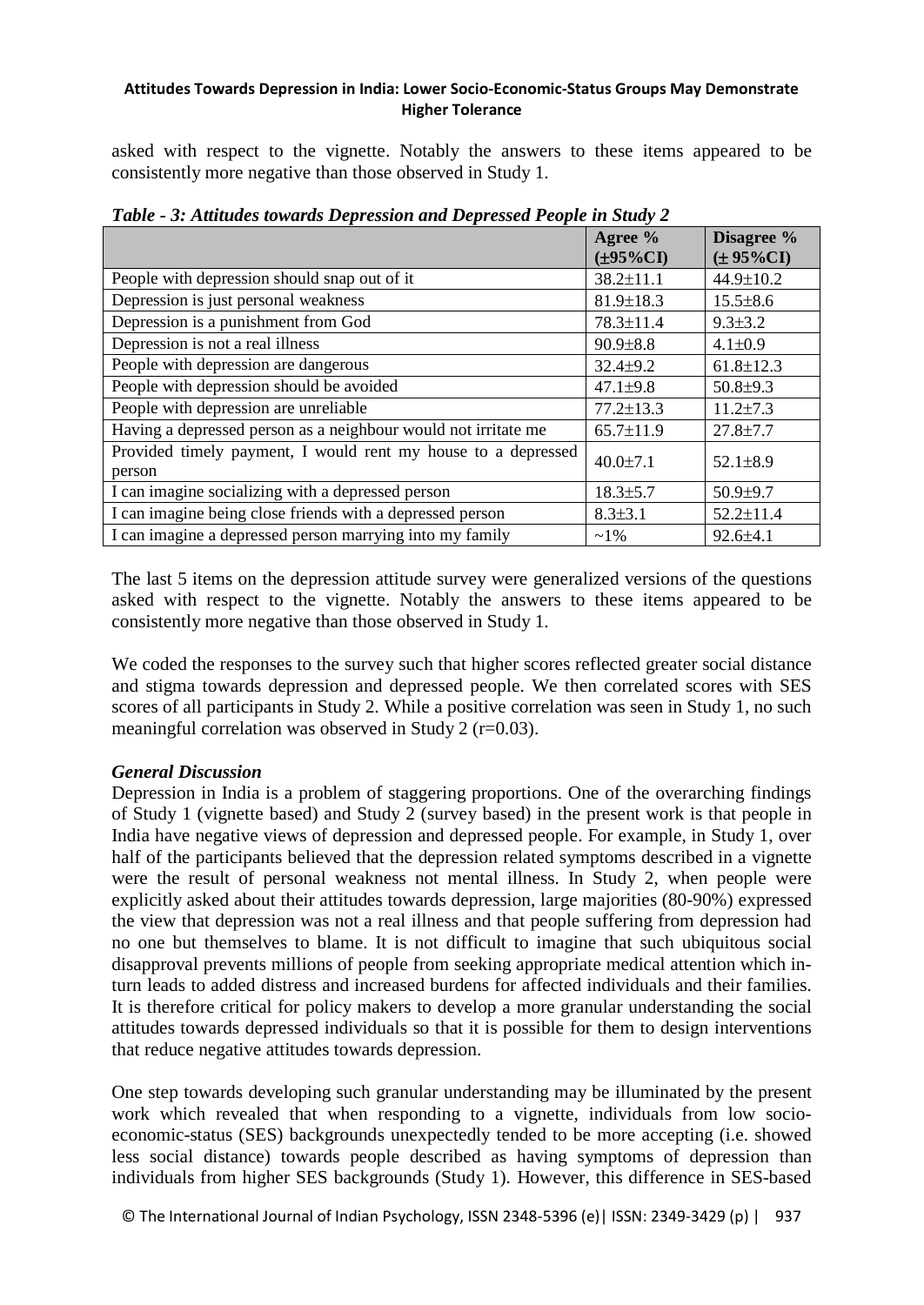levels of stigma disappeared when depression was labelled as a mental disorder in a questionnaire (Study 2)

There are at least three possible (mutually non-exclusive) reasons that could explain the presence SES/Depression Attitude link in Study 1, and its absence in Study 2. First, in Study 2, I only recruited those participants who had previously heard of the mental illness known as depression. This participant pool was different from the participant pool in Study 1 in that Study 2 participants possibly had prior stigmas against depression which were absent for a sub-group of participants in Study 1. Second, the average SES scores of participants in Study 2 was higher than SES scores in Study 1. It is possible – and Study 1 provides some confirmatory evidence – that lower SES groups are more tolerant of depression and depressed people. Finally, Study 2 named depression as an abstract construct (unlike Study 1which used a vignette about a specific person). Such labeling is known to affect attitudes towards mental illness (Rosenfield, 1997).

It is not immediately clear *why* lower SES individuals had more tolerant views towards the plight of an unfortunate person depicted as struggling with depression. One hint may be provided by the work of Piff and colleagues who showed that lower class individuals orient to the welfare of others as a means to adapt to their more hostile environments and that this orientation gives rise to greater pro social behavior (Piff et al., 2007). Across several studies these researchers demonstrated that lower SES individuals proved to be more generous, charitable, trusting, and helpful compared with their upper-class counterparts. They argued that lower SES individuals acted in a more pro social fashion because of a greater commitment to egalitarian values and feelings of compassion (Piff & Moskowiz, 2017).

One intriguing possibility suggested by the present data is that interventions related to removing stigmas related to depression should aim to describe the stories and situations of people (for a discussion on media depictions of mental health, see Smith, 2007). These findings also have implications in the teaching of psychopathology. I propose, consistent with prior views (e.g. Mann & Himelein, 2008), that person-centric teaching is the best way to minimize stigma in our teaching institutions.

# **REFERENCES**

- Almanzar, S., Shah, N., Vithalani, S., Shah, S., Squires, J., Appasani, R., & Katz, C. L. (2014). Knowledge of and attitudes toward clinical depression among health providers in Gujarat, India. *Annals of Global Health, 80*, 89-95.
- Argyle, M. (1994). *The psychology of social class*. Psychology Press.
- Blaney, P. H. (2013). Stress and Depression ln Adults: A Critical Review. *Stress and coping*, 263.
- Cirino, P. T., Chin, C. E., Sevcik, R. A., Wolf, M., Lovett, M., & Morris, R. D. (2002). Measuring socioeconomic status: reliability and preliminary validity for different approaches. *Assessment, 9*, 145-155.
- Dirks, N. B. (2011). Castes of mind: Colonialism and the making of modern India. *Princeton University Press*.
- Kermode, M., Bowen, K., Arole, S., Pathare, S., &Jorm, A. F. (2009). Attitudes to people with mental disorders: a mental health literacy survey in a rural area of Maharashtra, India. *Social Psychiatry and Psychiatric Epidemiology, 44*, 1087-1096.
- Kraus, M. W., Côté, S., & Keltner, D. (2010). Social class, contextualism, and empathic accuracy. *Psychological Science, 21*, 1716-1723.
- © The International Journal of Indian Psychology, ISSN 2348-5396 (e)| ISSN: 2349-3429 (p) | 938